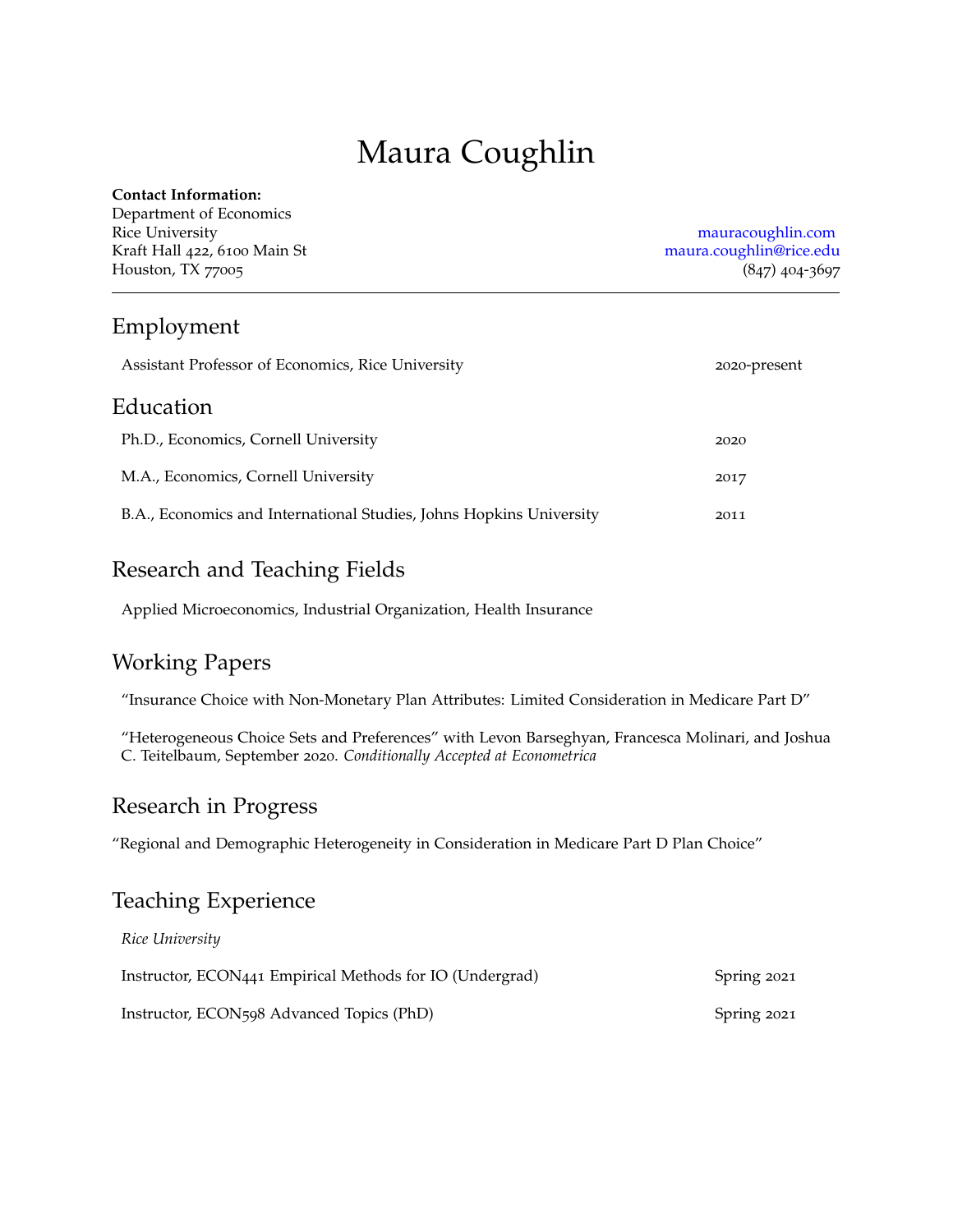#### *Cornell University*

| Teaching Assistant, ECON3030 Intermediate Microeconomics                                                            | Fall 2017-2019<br>Spring 2019 |
|---------------------------------------------------------------------------------------------------------------------|-------------------------------|
| Teaching Assistant, ECON3140 Econometrics                                                                           | Spring 2018                   |
| Research Experience and Other Employment                                                                            |                               |
| Research Assistant for Levon Barseghyan, Cornell University                                                         | $2015 - 2017$                 |
| Research Analyst, Litigation Group (Competition and Antitrust),<br>The Brattle Group, Washington, DC                | $2011 - 2014$                 |
| Awards, Honors, and Fellowships                                                                                     |                               |
| Anindya (Bappu) Majumder '98 Memorial Prize for Excellence in Teaching,<br>Economics Department, Cornell University | 2019                          |
| Ernest Liu Family Outstanding Teaching Award,<br>Economics Department, Cornell University                           | 2018                          |
| L.R. "Red" Wilson Excellence in Economics Medal,<br>Economics Department, Cornell University                        | 2016                          |
| Sage Fellowship, Cornell University                                                                                 | 2014-2019                     |
| Phi Beta Kappa, Johns Hopkins University                                                                            | 2011                          |
| Max Hochschild Award, Economics Department, Johns Hopkins University                                                | 2011                          |
|                                                                                                                     |                               |

#### Invited Talks & Conference Presentations

**2021:** Adam Mickiewicz University

**2020:** Southern Economic Association Annual Meeting, APPAM Fall Research Conference (Discussant), NBER Summer Institute (Health Care), Becker Friedman Institute Health Economics Initiative Annual Conference Rising Star Session (canceled due to pandemic), Rice University, CMU Tepper School of Business, Wharton Health Care Management, Washington University in St. Louis, University of Illinois Urbana-Champaign, University of Toronto, University of Pittsburgh, College of William & Mary, Emory University QTM

**2019:** Economics Graduate Student Conference (WUSTL)

#### Professional Activities & Service

**Refereeing:** Review of Economic Studies, Economic Theory